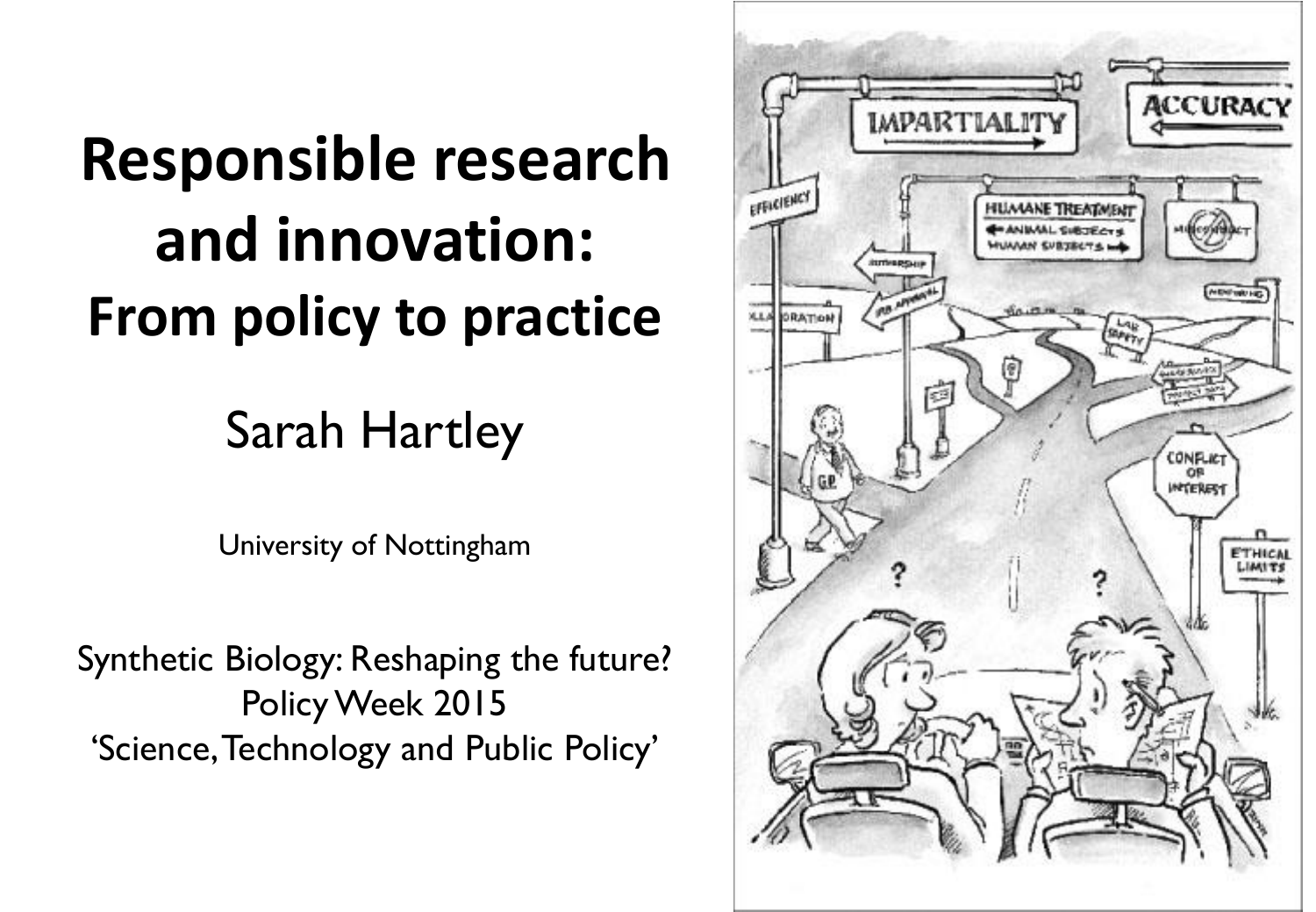

- Responsible research and innovation (RRI) is an experiment in reshaping the future
- Diverse meanings of RRI in policy and practice
- RRI challenges existing practices makes science a site of politics
- In practice, RRI may 'open up' or 'close down' opportunities to reshape the future
- Struggle over meanings

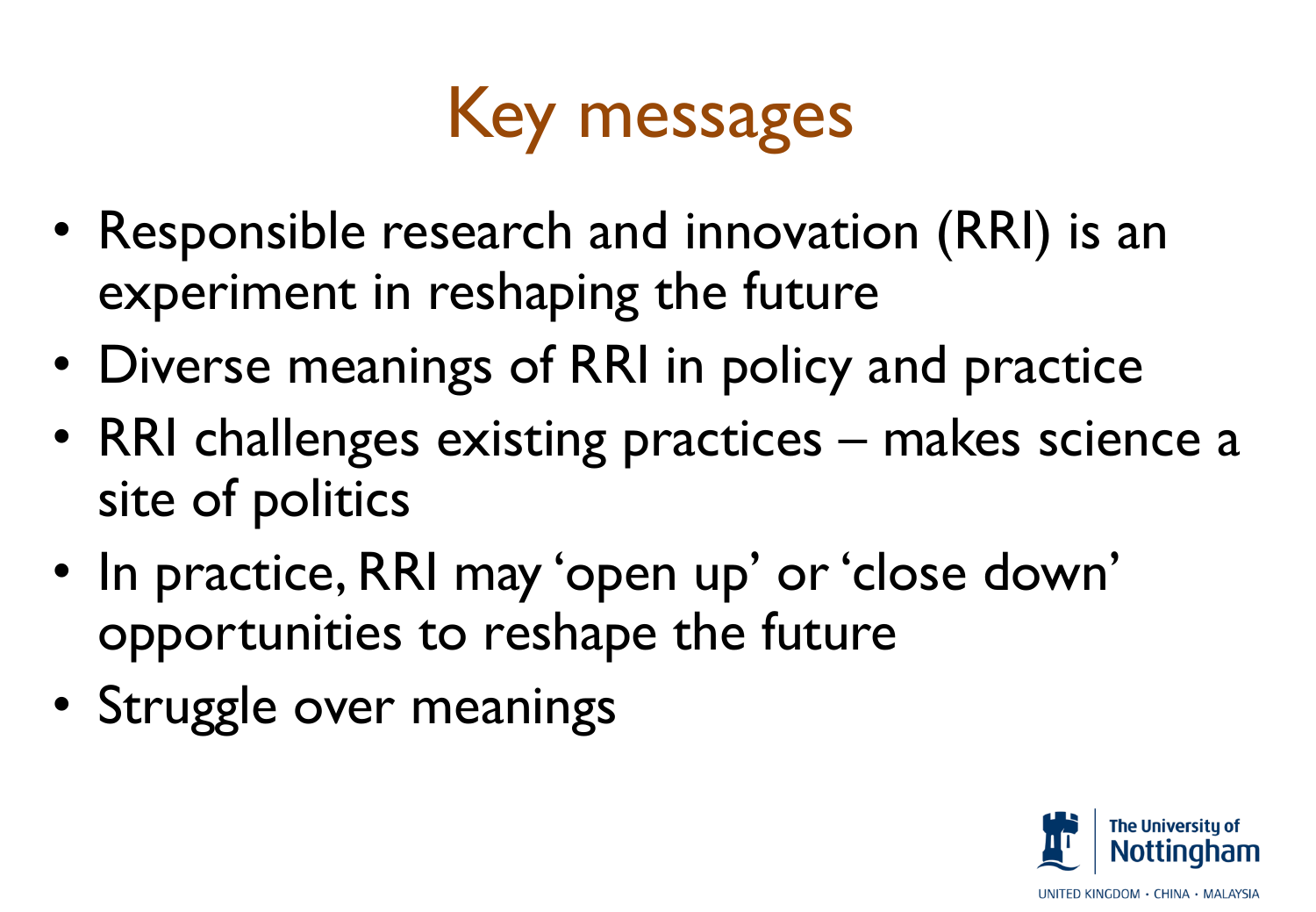### Synthetic biology: Reshaping the future?

- Is synthetic biology reshaping the future?:
	- Innovations from synthetic biology are accompanied by environmental, social and ethical risks. How can we anticipate and manage these risks?
- In response to synthetic biology, should we reshape the future?:
	- How can this emerging technology be responsibly developed for the benefit of society?

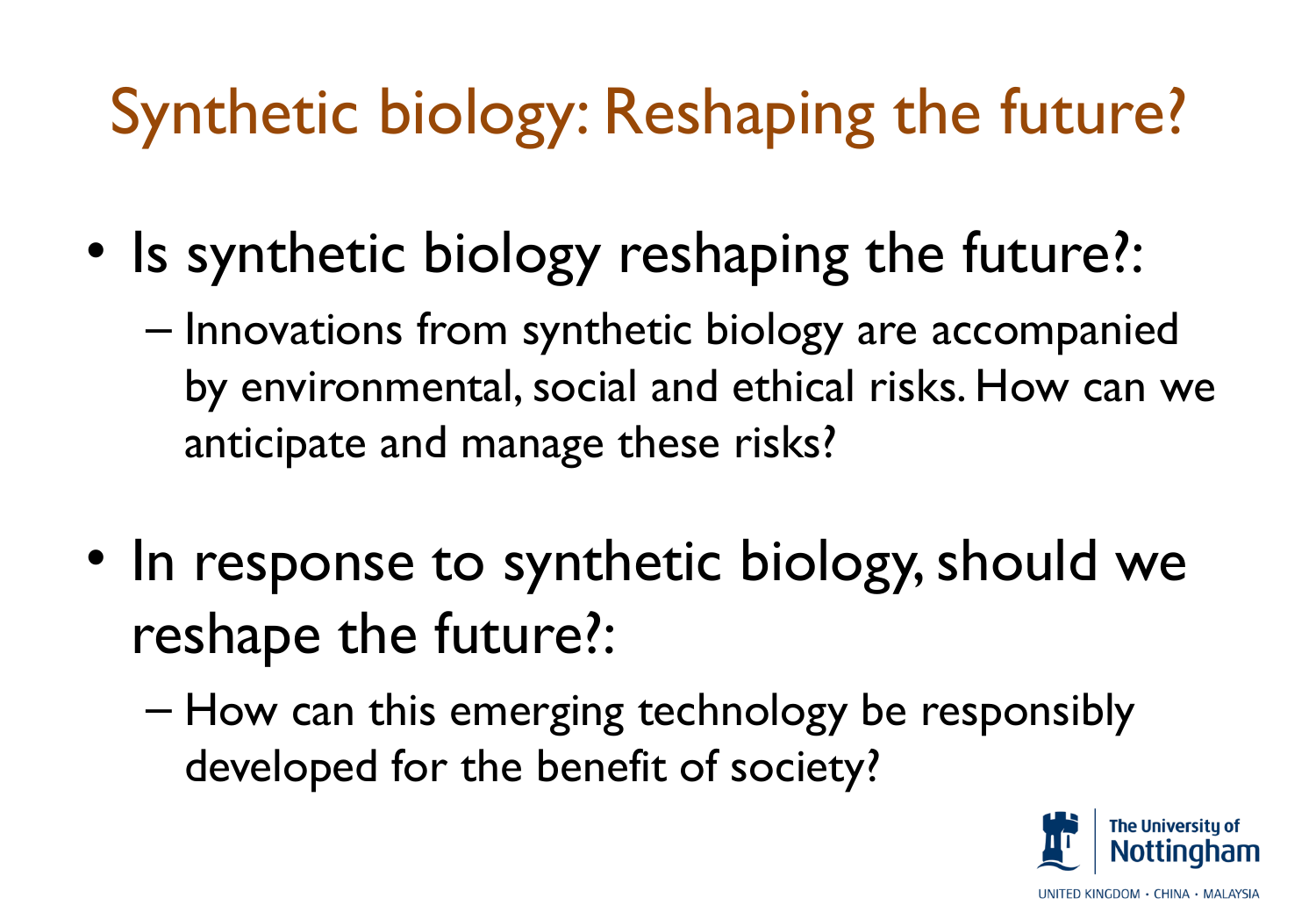So what is 'responsible research and innovation?

Responsible research and innovation (RRI) is concerned with the **substance** and **direction** of research and innovation:

**What it can do for society** and **who gets to decide**.

It connects synthetic biology to current problems and priorities in society

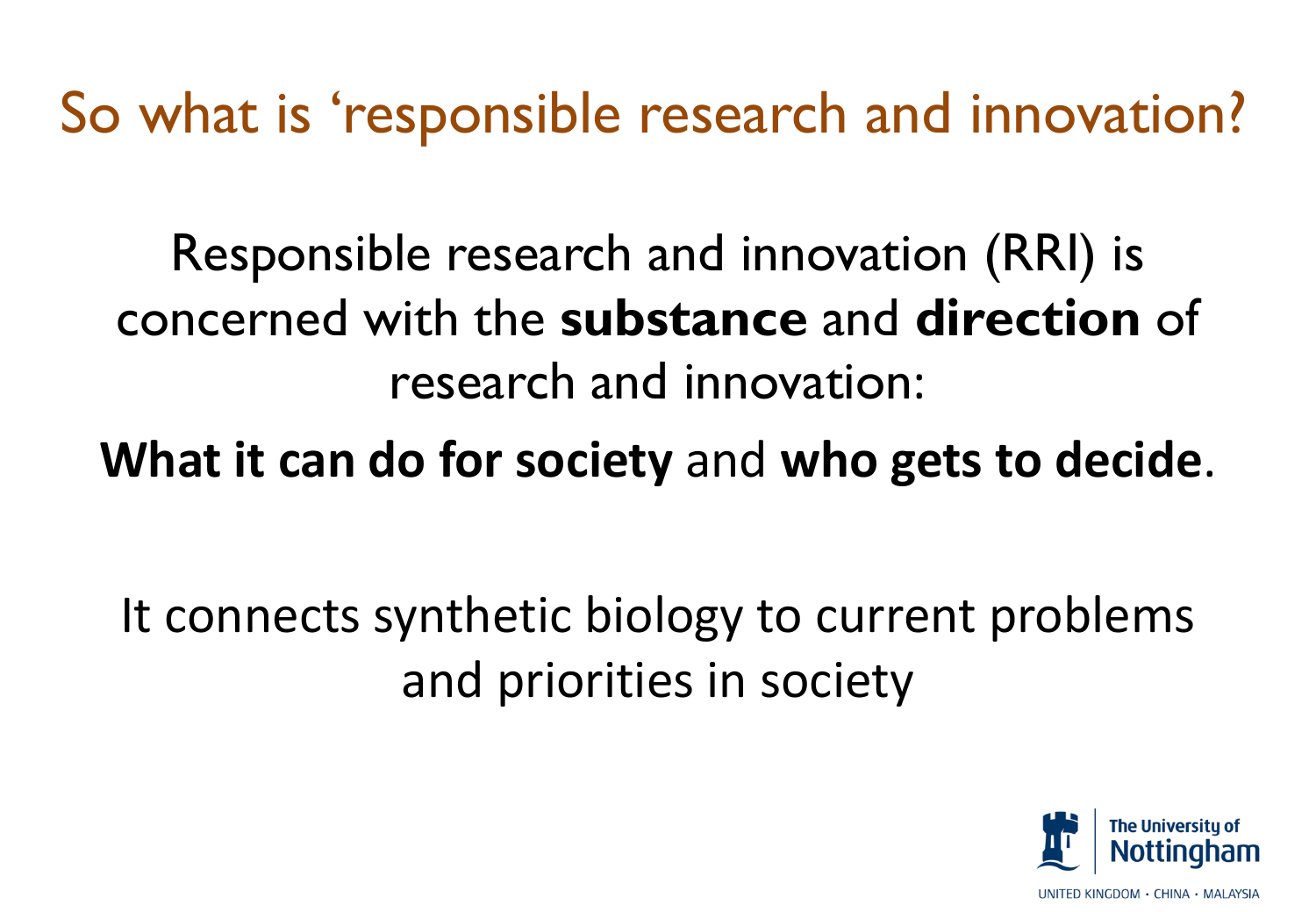# Meanings of RRI in policy

RRI means that societal actors work together during the whole research and innovation process in order to better align both the process and its outcomes, with the values, needs and expectations of European society.

European Commission

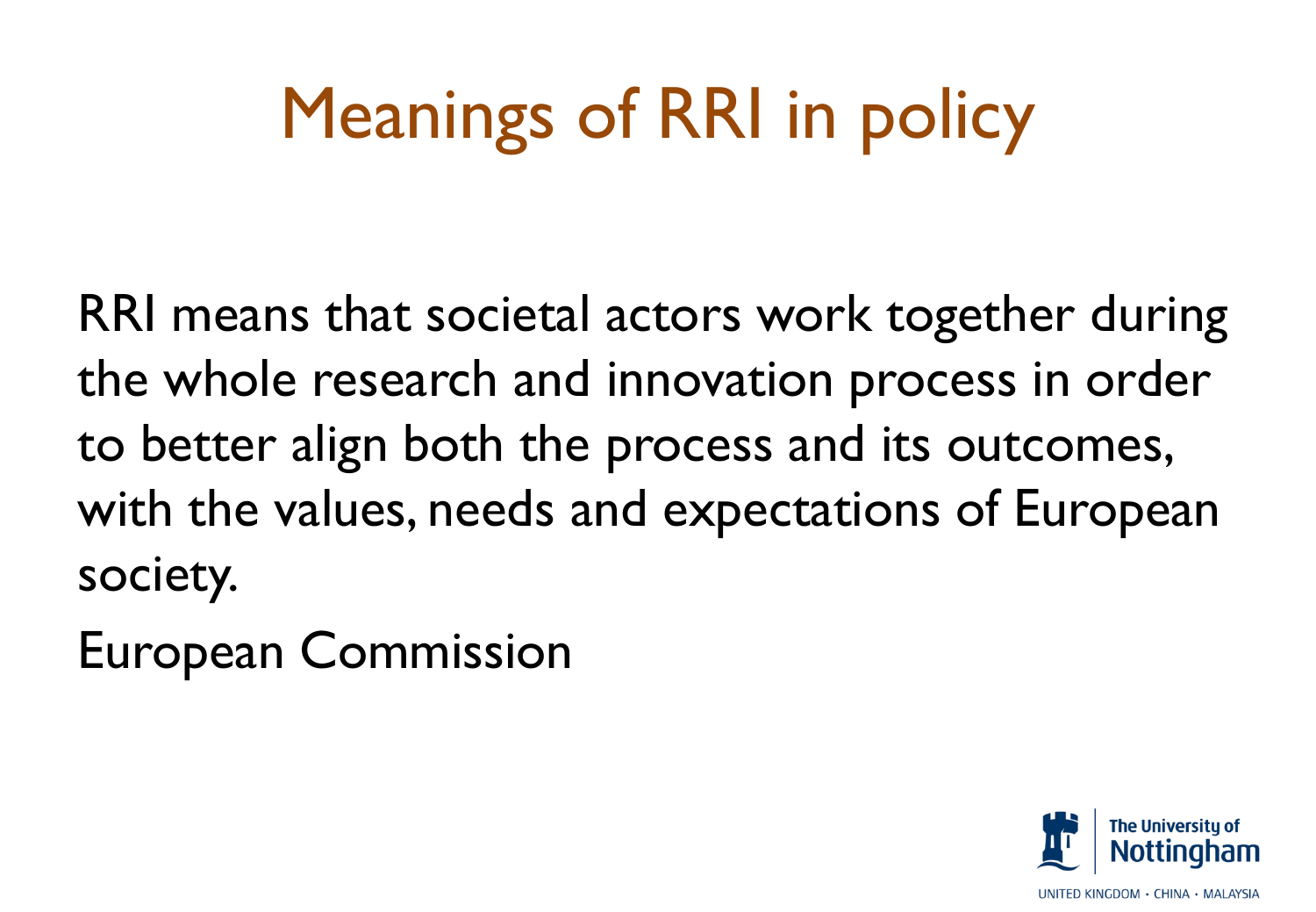# RRI in UK policy



#### **Engineering and Physical Sciences Research Council**



UK Trade<br>& Investment



### **Innovate UK Technology Strategy Board**

**The University of Nottingham** 

UNITED KINGDOM · CHINA · MALAYSIA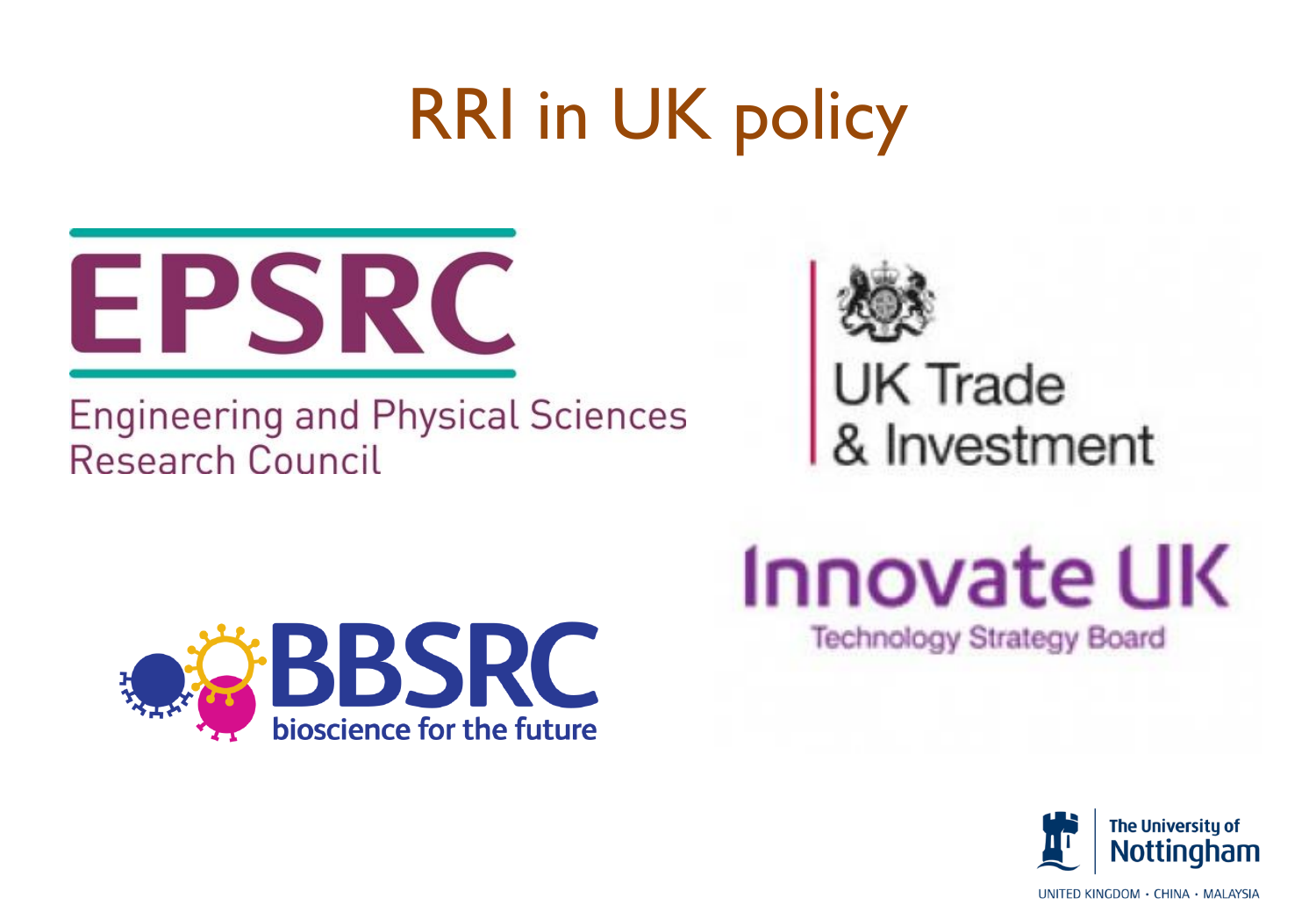| Skip Nav                                                                            |                | Accessibility   E Disability tools   Media Enquiries                                                                                                                                                                                                                                                           |                 |                   |               | <b>By film on</b><br>& Communities login |                 |  |
|-------------------------------------------------------------------------------------|----------------|----------------------------------------------------------------------------------------------------------------------------------------------------------------------------------------------------------------------------------------------------------------------------------------------------------------|-----------------|-------------------|---------------|------------------------------------------|-----------------|--|
| <b>EPSRC</b><br><b>Engineering and Physical Sciences</b><br><b>Research Council</b> |                |                                                                                                                                                                                                                                                                                                                |                 |                   |               | Search                                   |                 |  |
| 合                                                                                   | <b>FUNDING</b> |                                                                                                                                                                                                                                                                                                                | <b>RESEARCH</b> | <b>INNOVATION</b> | <b>SKILLS</b> | <b>NEWS, EVENTS AND PUBLICATIONS</b>     | <b>ABOUT US</b> |  |
| Research                                                                            |                | Home / Research / Framework for Responsible Innovation / Anticipate, reflect, engage and act (AREA)                                                                                                                                                                                                            |                 |                   |               |                                          |                 |  |
| Framework for<br>Responsible Innovation                                             |                | Anticipate, reflect, engage and act (AREA)                                                                                                                                                                                                                                                                     |                 |                   |               |                                          |                 |  |
| Anticipate, reflect, engage<br>and act (AREA)                                       |                | A Responsible Innovation approach should be one that continuously seeks to:                                                                                                                                                                                                                                    |                 |                   |               |                                          |                 |  |
| Support                                                                             |                | Anticipate – describing and analysing the impacts, intended or otherwise, (for example economic, social, environmental) that might arise. This does not<br>seek to predict but rather to support an exploration of possible impacts and implications that may otherwise remain uncovered and little discussed. |                 |                   |               |                                          |                 |  |
| Expectations                                                                        |                | <b>Reflect</b> – reflecting on the purposes of, motivations for and potential implications of the research, and the associated uncertainties, areas of ignorance,<br>assumptions, framings, questions, dilemmas and social transformations these may bring.                                                    |                 |                   |               |                                          |                 |  |
| Acknowledgements and                                                                |                | <b>Engage</b> – opening up such visions, impacts and questioning to broader deliberation, dialoque, engagement and debate in an inclusive way.                                                                                                                                                                 |                 |                   |               |                                          |                 |  |
| resources                                                                           |                | Act – using these processes to influence the direction and trajectory of the research and innovation process itself.                                                                                                                                                                                           |                 |                   |               |                                          |                 |  |
|                                                                                     |                | Some of the skill sets required to enact the AREA framework will be unfamiliar to some of our community and we have outlined some further resources<br>% that may be of use. For Responsible Innovation to take place in a meaningful way, it will be important that we and our researchers purture and        |                 |                   |               |                                          |                 |  |

s that may be of use. For Responsible Innovation to take place in a meaningful way, it will be important that we and our researchers nurture and promote partnerships with other disciplines and spheres of expertise and facilitate training to enable these skills to be developed and taken forward. This might, for example, involve integrated approaches and collaborative research involving social and environmental scientists, ethicists and engagement practitioners.





 $|\bm{\uparrow}|$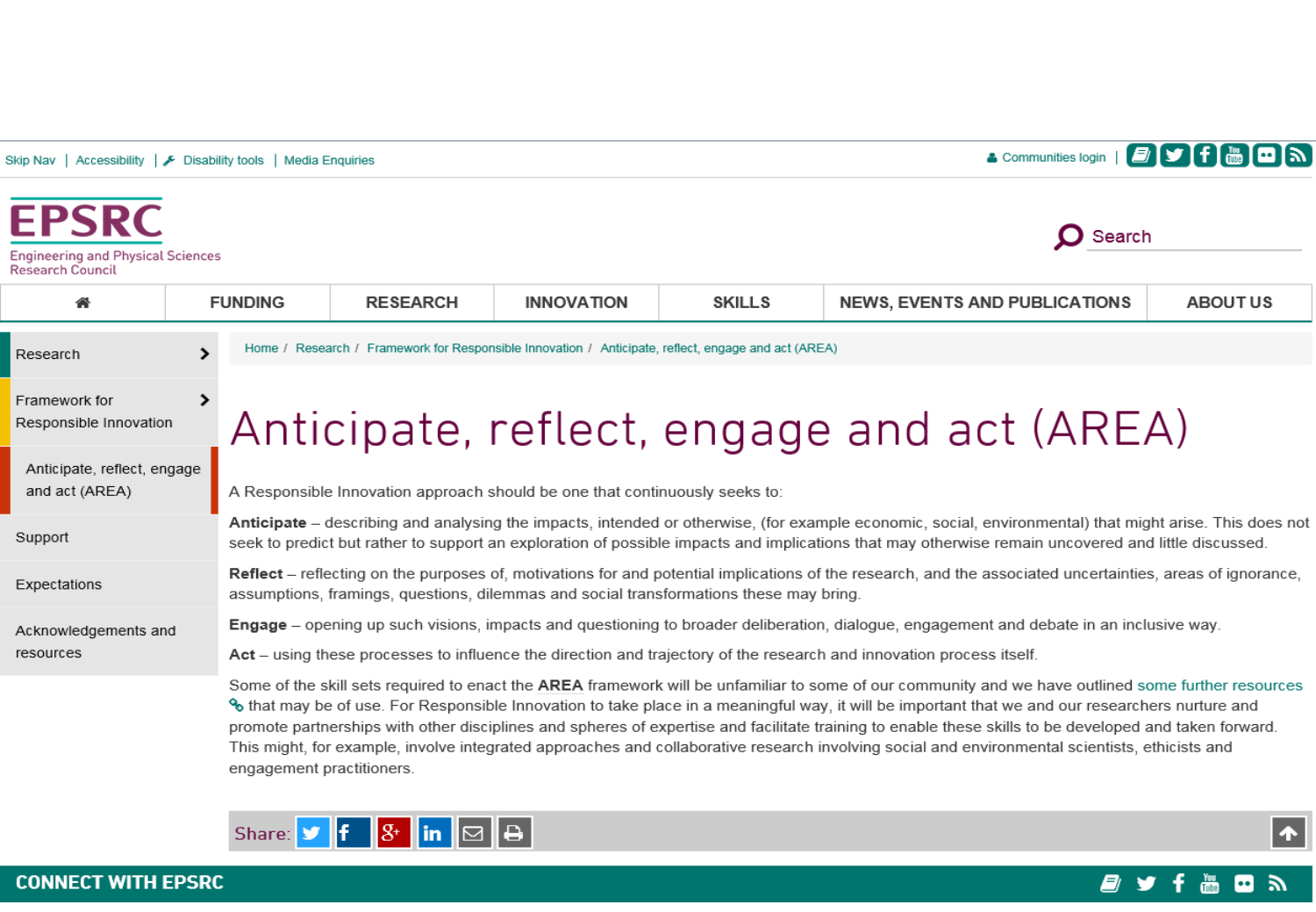# RRI in SynbiCITE

SynbiCITE is the UK's national centre for the commercialisation of synthetic biology – (an Innovation and Knowledge Centre).

#### **Engagement**

We engage with the public to discuss synthetic biology, its applications, possibilities, benefits and potential. We encourage our partners to engage in public dialogue and stress the importance of explaining clearly: what they are doing, why they are doing it, what the potential public benefits are, what the potential risks are, and how these are being addressed. We stress the need to avoid overstatements as to the benefits and timescale of their work.

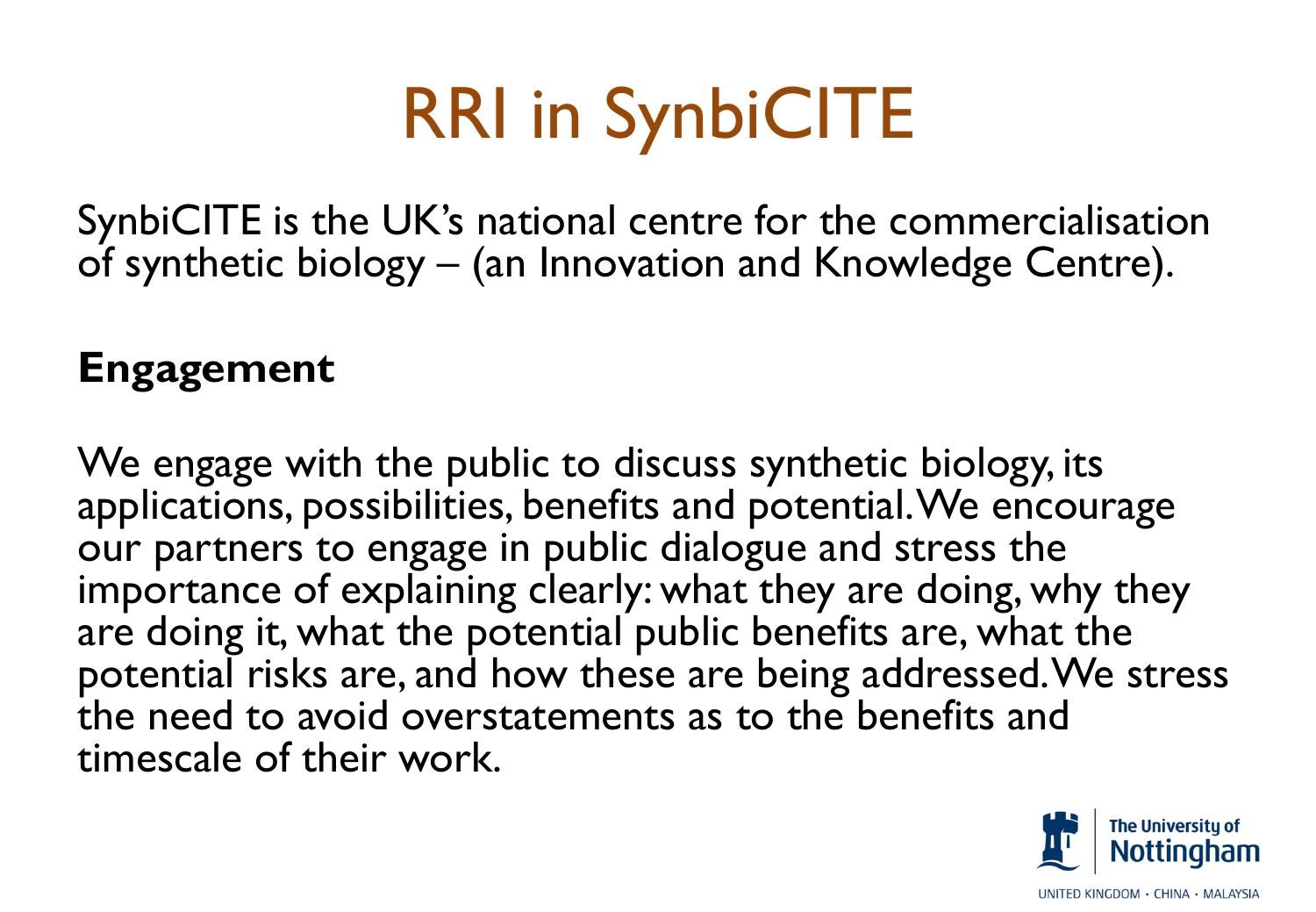# Synthetic biology and RRI

• 2012 - 'A Synthetic Biology

Roadmap for the UK'

– recommends rapid technology

development

- RRI is one of five core themes
	- Focus on public acceptability and risk analysis



• 2014/15 - £70 million to 6 UK Synthetic Biology Research Centres – each Centre practices RRI



UNITED KINGDOM · CHINA · MALAYSIA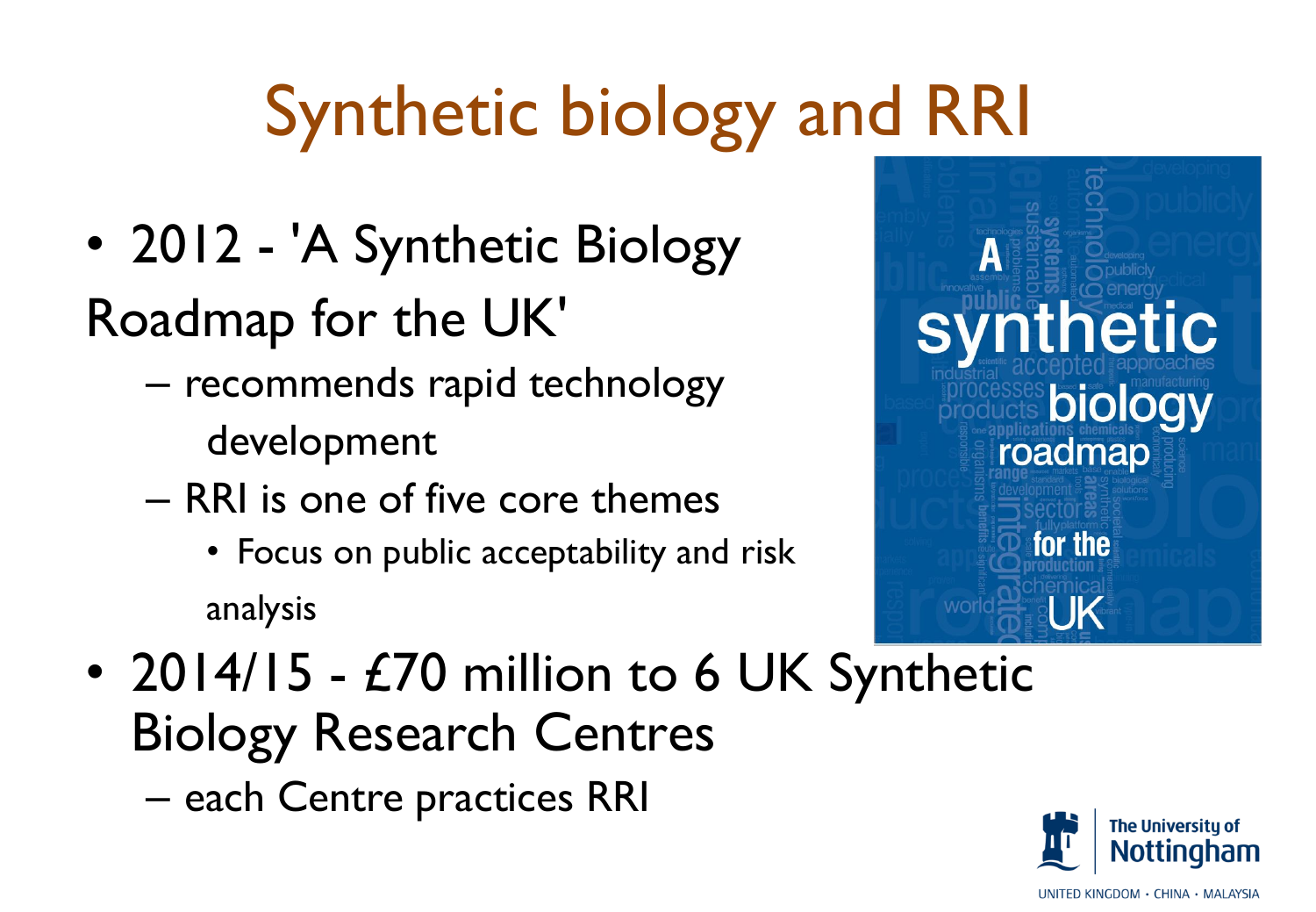## RRI in the Roadmap

Our vision is of a UK synthetic biology sector that is of clear public benefit: an exemplar of responsible innovation, incorporating the views of a range of stakeholders and addressing global societal and environmental challenges within an effective, appropriate and responsive regulatory framework.

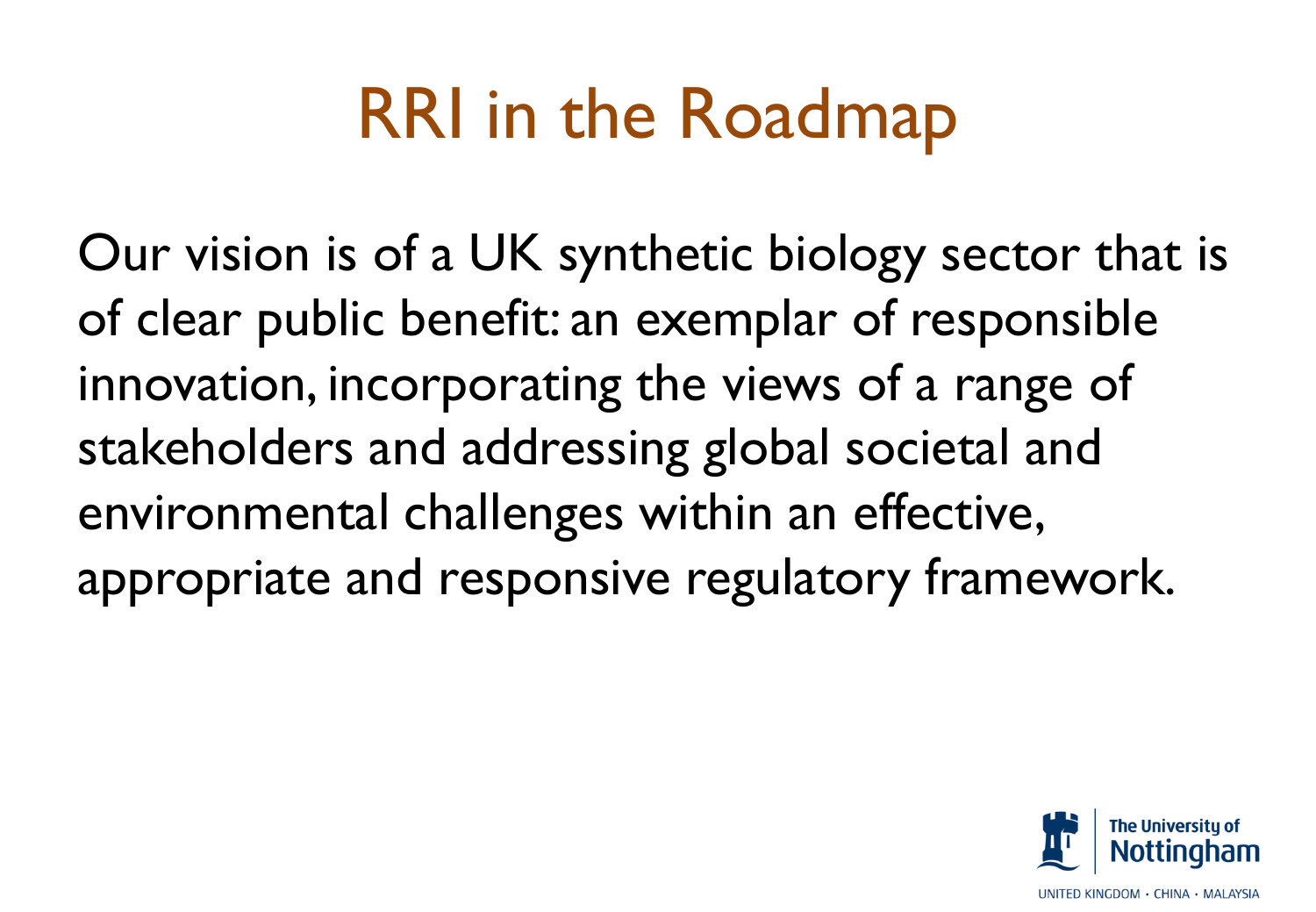### What does RRI *look like* once transferred from policy into research?









#### **Civil Society in<br>Research and Innovation** What's next?









UNITED KINGDOM · CHINA · MALAYSIA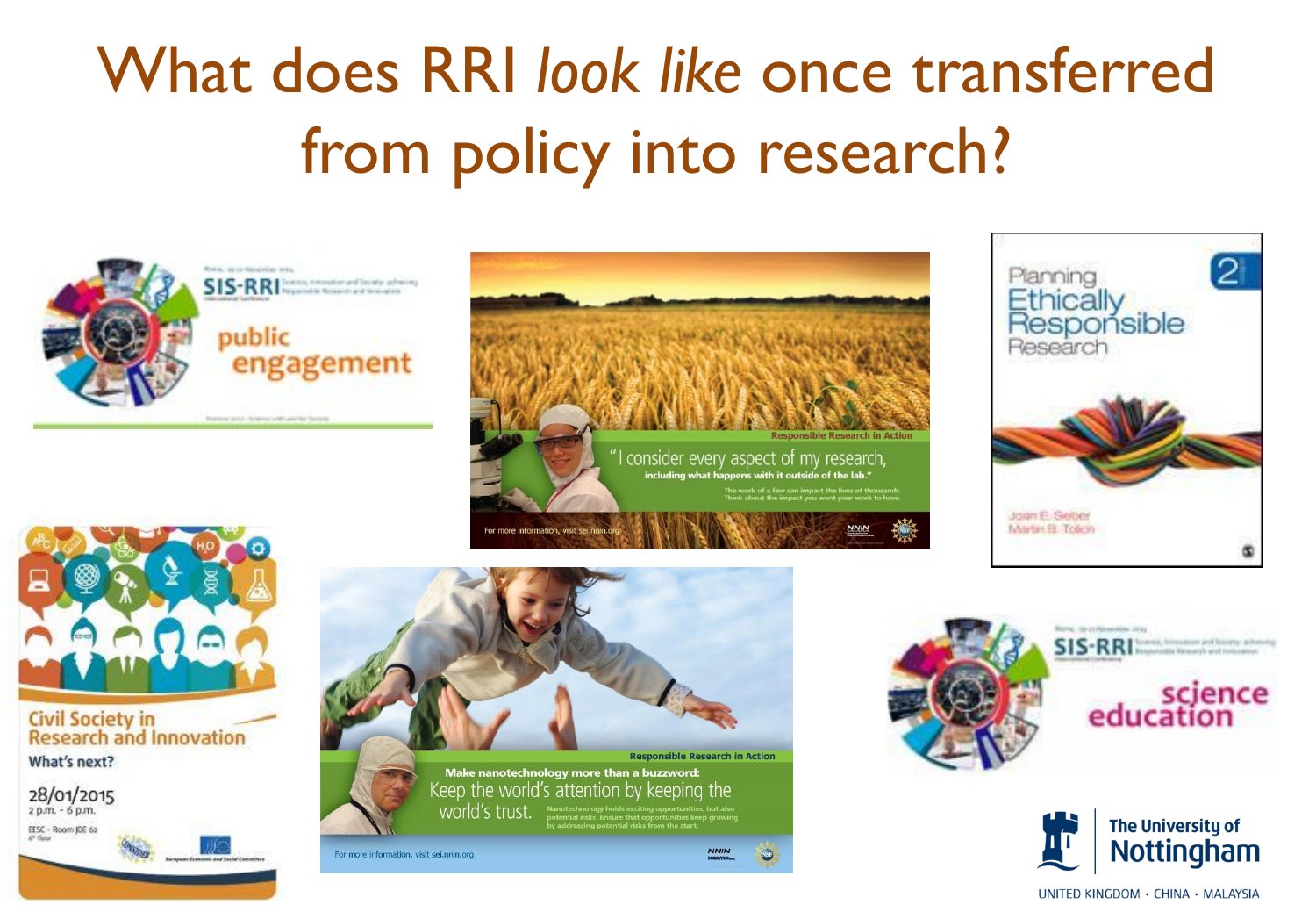# Meanings of RRI in practice

- 1. Public outreach
	- Securing support or preparing for dialogue?
- 2. Interdisciplinary involvement
	- Outsourcing or integrating RRI?
- 3. Stakeholder involvement
	- Excluding or integrating stakeholders?
- 4. Training and education
	- Negotiating the new landscape or achieving cultural change?

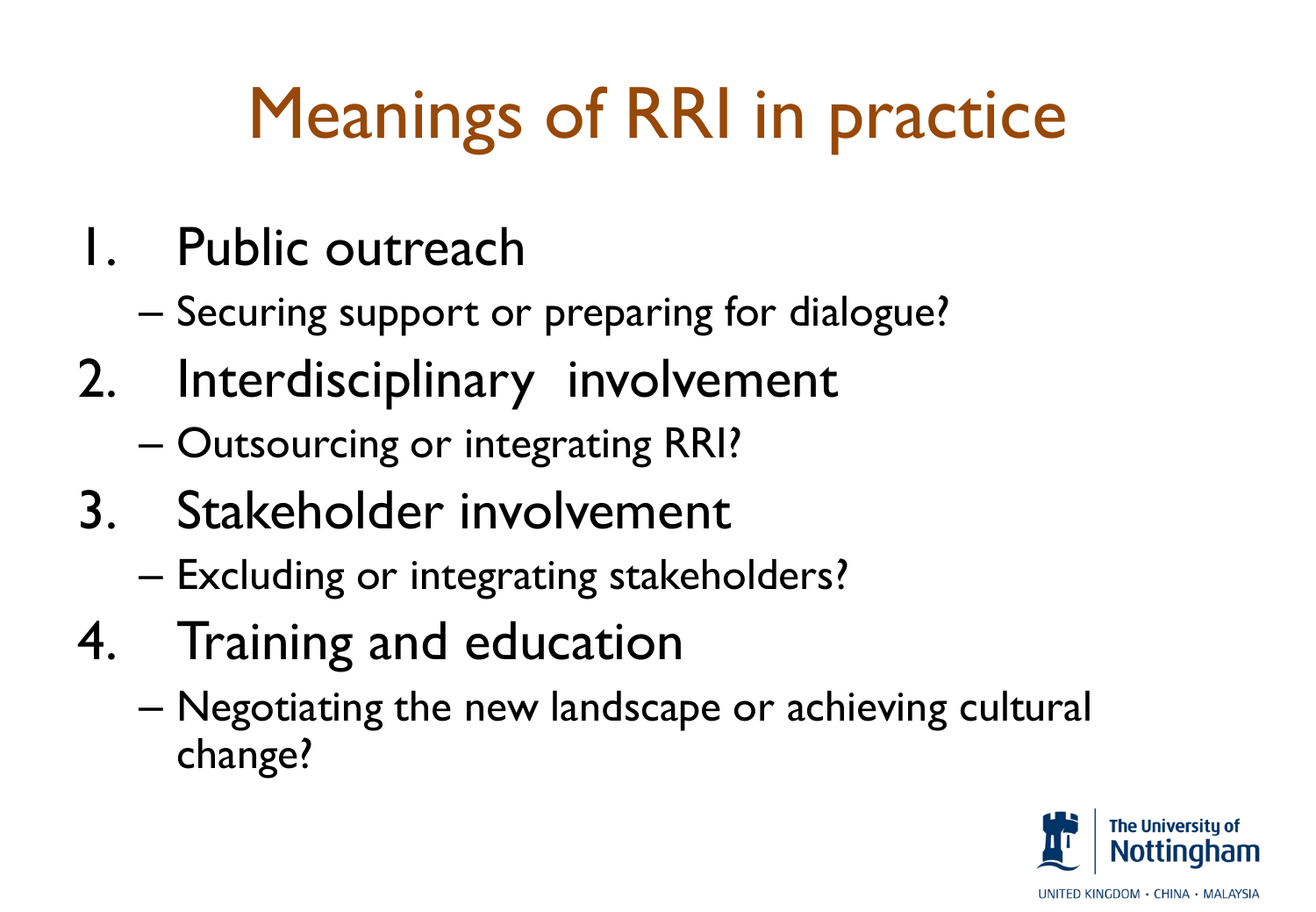# What *should* RRI look like?

#### • **Public outreach**

– Provides information as a foundation for public engagement

### • **Interdisciplinary involvement**

– Empowers SSH researchers to contribute to scientific research

#### • **Stakeholder involvement**

– Engages stakeholders as experts with valuable knowledge to contribute to scientific research

### • **Training and education**

– Develops 'social-leaning' scientists over the long term

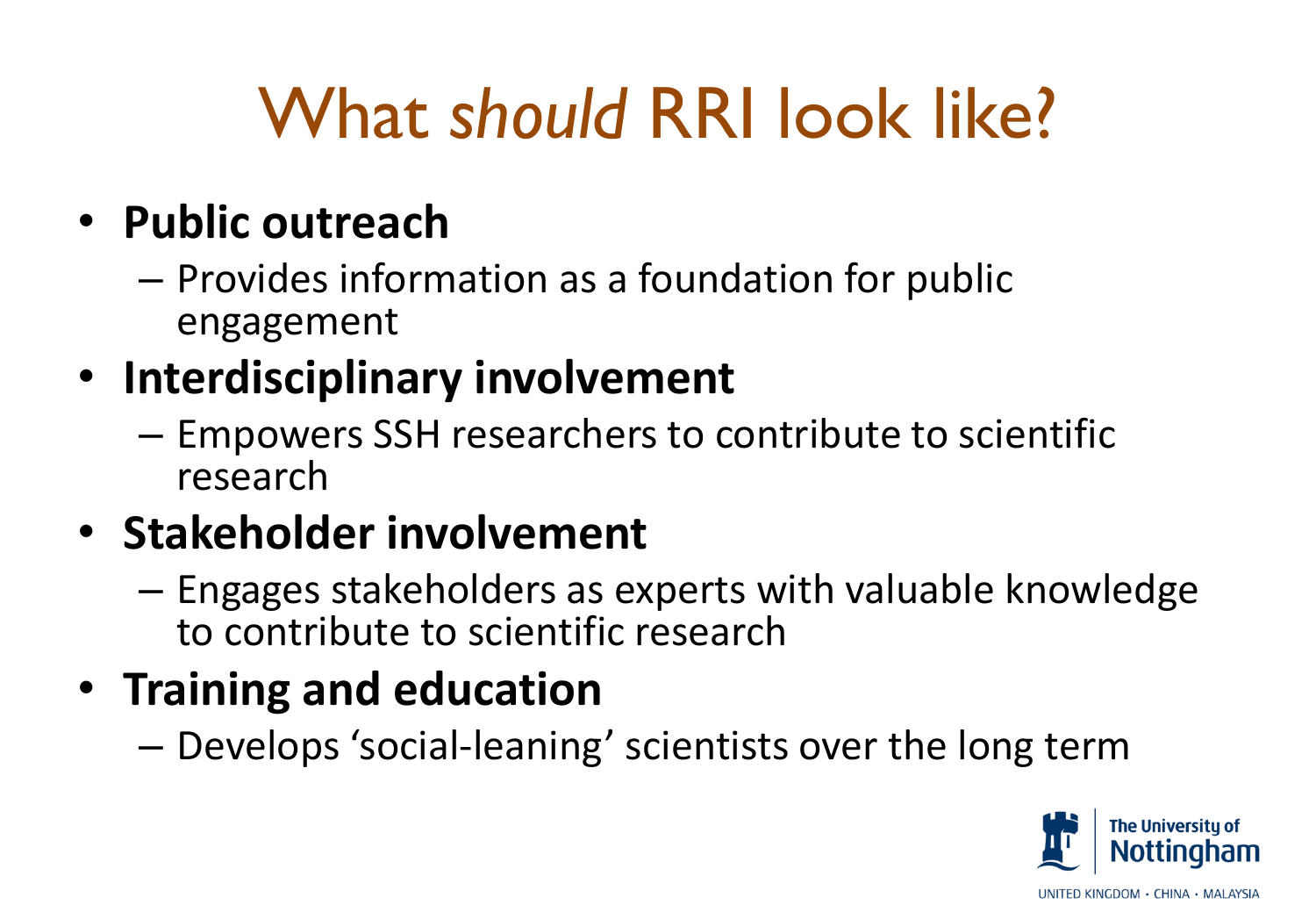# Challenges and tensions

- RRI harnessed to depoliticise science (to avoid repeat of GM crisis) and politicise it
- Role of universities (interdisciplinarity)
- Deficit model
- Stakeholder engagement (NGOs, identification, mechanisms)
- Privileging economic benefits (pressures to commercialise, bioeconomy)